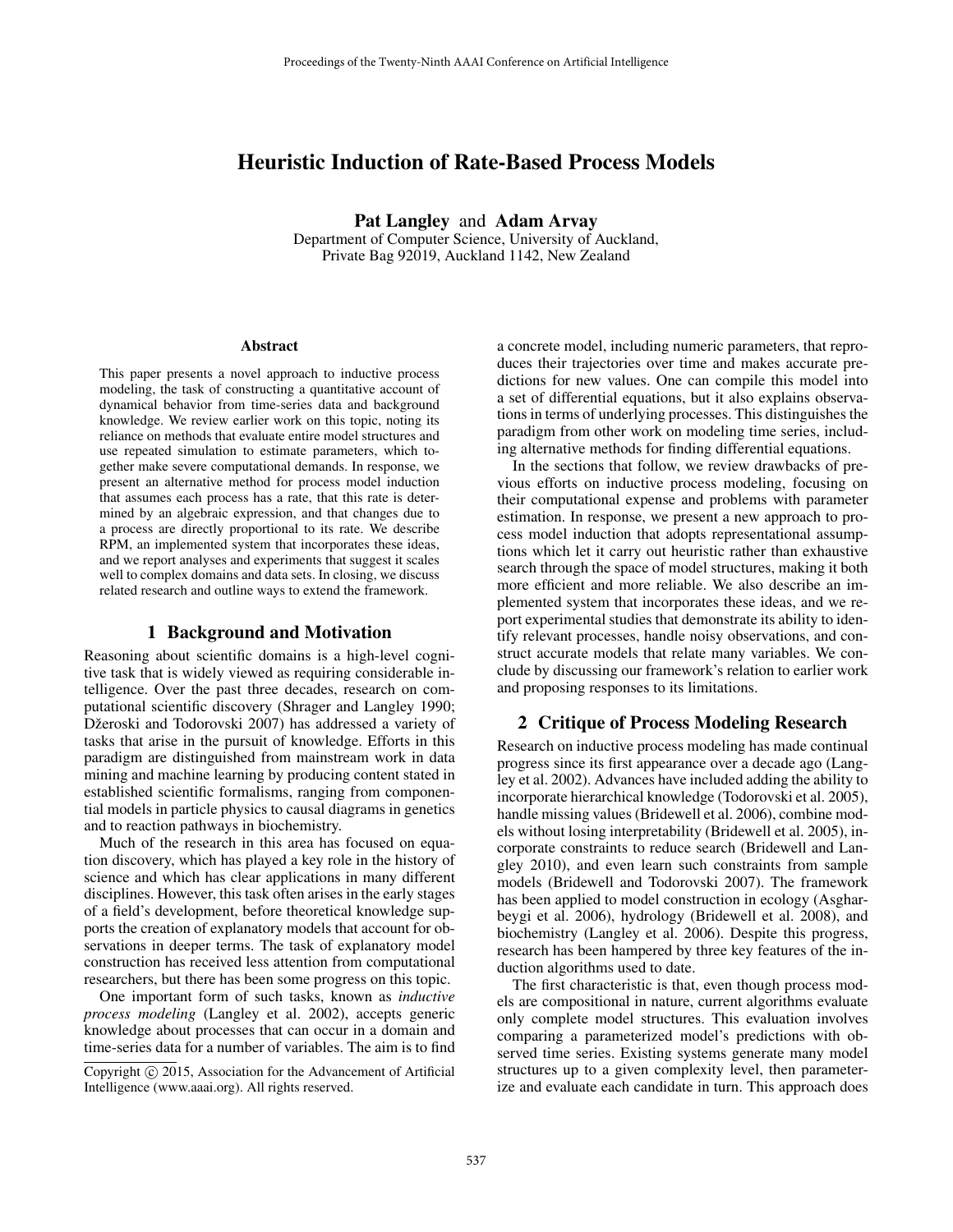not support heuristic search through the space of model structures. Runs on domains that involve small sets of variables and generic processes have produced a few thousand model structures, which is computationally tractable. But the number of structures grows exponentially with the number of variables and generic processes, even with constraints, which means the standard approach will not scale.

Another drawback is that existing algorithms rely on repeated simulation to estimate parameters for each model structure. They start with values selected randomly within a given range for each parameter, simulate the parameterized model, and calculate error with respect to observed values. These methods use the error gradient to revise parameters, simulate the new model, and continue until improvements cease, indicating they have reached a local optimum. Hundreds of iterations are not uncommon, so that repeated simulations to guide search through parameter space dominate processing. In most runs, 99.99 percent of the CPU time is taken by running simulations for parameter estimation.

Finally, even with this expensive iteration for parameter estimation, the local optima found by traditional techniques may not fit the observed time series very well. To ensure arrival at reasonable parameters, they have resorted to repeated restarts from different random values. For some parameter spaces, ten restarts suffices to produce reasonable results, but informal experiments suggest that, in some cases, more than a hundred restarts are needed for reliable estimation. This further adds to the computational burden and, again, it must be borne separately for each distinct model structure.

Taken together, these features have made previous approaches to process model induction computationally expensive in the extreme, effectively limiting both the complexity of the models and the size of the data sets they can address. Moreover, even with extensive computation, problems with local optima mean that existing methods are not as reliable as one would desire. This suggests the need for a new approach to finding process models that is more tractable and reliable than existing alternatives.

### 3 Heuristic Induction of Process Models

To address these issues, we have developed a new approach to inducing process models that, we maintain, should be far more efficient and robust than its predecessors. In this section, we present some assumptions that constrain the induction task substantially. After this, we describe RPM, an implemented system that takes advantage of these assumptions in its operation. Finally, we make some high-level theoretical claims about the framework.

#### 3.1 Simplifying Assumptions

To make the model induction task more tractable, we first restrict our notation, assuming that all processes concern changes over time and that they effect these changes at a specific *rate*. Chemical reactions are one obvious example of this idea; a given reaction involves the same substances, but its rate of operation can vary over time. Earlier work on inductive process modeling has included purely algebraic processes that describe instantaneous relations, which we hold are contrary to the notion of a process.

Second, we assume that each process has one or more associated derivatives and, moreover, that these are directly proportional to its rate. For instance, a chemical reaction that combines two substances,  $C_1$  and  $C_2$ , to produce a third,  $C_3$ , has three derivative expressions of the form  $dC_i/dt = k \times R$ , where  $R$  is the rate and  $k$  is a constant parameter. We can distinguish between variables that are *inputs*to a process, which it consumes and thus have negative coefficients in their expressions, and variables that are *outputs*, which a process produces and thus have positive coefficients. This does not mean these variables always increase or decrease over time, since other processes may also influence them.

Third, we assume that the rate of each process is determined by a parameter-free algebraic expression. In some chemical reactions, this expression is the product of the concentrations of the input substances. For instance, the rate at which two substances react, given concentrations  $C_1$  and  $C_2$ , might be  $C_1 \times C_2$ , whereas one in which three substances react might be  $C_1 \times C_2 \times C_3$ . We assume that rates are always positive and inherently unobservable, so we can adopt any measurement scale we like, avoiding the need for coefficients. Some rate equations, like the 'monod' expression  $X/(k+X)$  in biochemical models, include parameters. For now, we will exclude these from our framework, but we will return to them when discussing future research.

Fourth, we assume that, if a variable appears in the rate expression for a process, then it must also appear in a derivative expression associated with that process. For instance, if the rate equation for a process is  $X \times Y$ , this means it must include derivative expressions for both  $X$  and  $Y$ , possibly along with ones for other variables. This rules out 'gratuitous' processes with terms that influence rates but are not affected in turn. At first glance, this appears to cause difficulty for chemical reactions that involve catalysts, but we can treat them as special cases in which the proportionality coefficient for derivative equations are near zero.

The simple model for a predator-prey ecosystem in Table 1 illustrates these ideas. Each process has an associated rate expression, one specifying that the rate equals the product of two variables and the others stating that it equals a single variable. Each process also has one or more associated derivatives that are directly proportional to the rate, with parameters detailing this dependence. Finally, every term that appears in the rate expression for a process also appears in some derivative expression. Generic processes take a similar form but utilize typed variables. These assumptions constrain considerably the process models that are possible, although one can still state a large number of such structures.

Our notation borrows heavily from Forbus' (1984) Qualitative Process theory. Rates also played a key role in his framework, with an algebraic rate expression corresponding to a set of indirect influences in a qualitative process. Moreover, each equation that relates a derivative to a rate maps onto a direct influence in a qualitative process. Forbus' framework could have multiple rates per process and ours allows only one, but otherwise they are very similar.

A final issue concerns not the structure of process models but the data available to induce them. For reasons that will become apparent shortly, we assume that observations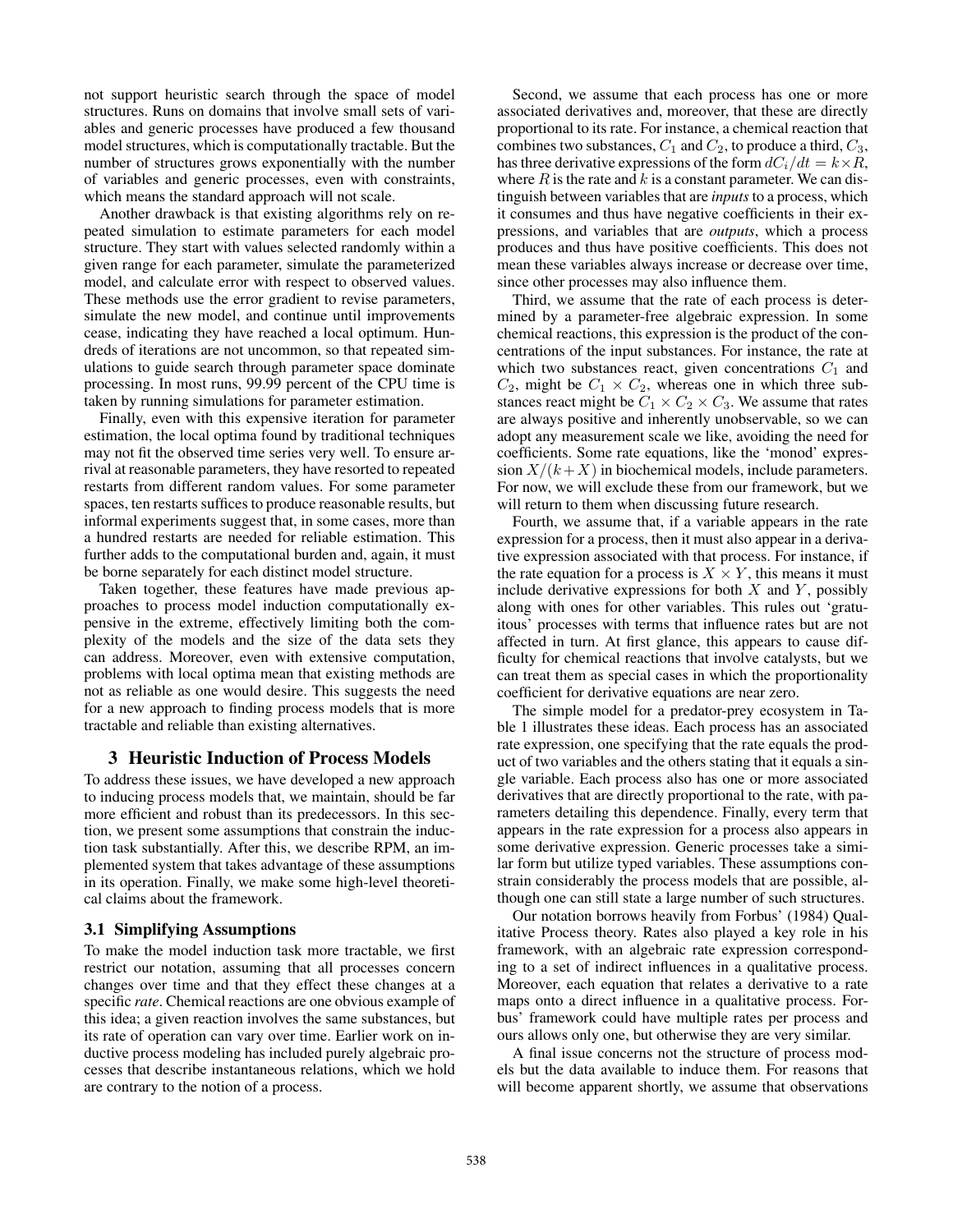Table 1: A three-process model for a system involving the predator *Nasutum* and the prey *Aurelia* that illustrates our framework's assumptions. Each process has a rate determined by an algebraic expression and includes one or more derivatives that are proportional to this rate.

```
exponential change[aurelia]
rate r = aureparameters A = 0.75
equations d[aurelia] = A \times rexponential change[nasutum]
rate r = nasutum
parameters B = -0.57equations d[nasutum] = B \times rholling predation[nasutum, aurelia]
rate r = nasutum \times aurelia
parameters C = 0.0024
           D = -0.011equations d[nasutum] = C \times rd[aurelia] = D \times r
```
are given for all variables to be included in candidate models. Some early work in the paradigm (e.g., Langley et al. 2002) took the same position, but many recent efforts (e.g., Bridewell et al. 2008) explicitly attempt to handle unobserved terms. This is one reason they require simulation of full models to estimate parameters, as it lets them calculate values for such terms. This makes our approach more limited, but early work on induction of decision trees and Bayesian networks relied on analogous simplifications, and we discuss ways to move beyond it later in the paper.

#### 3.2 A Regression-Guided Process Modeler

We have incorporated these ideas into RPM, a new system for inductive process modeling that uses the assumptions to constrain search and make the discovery task tractable. The system inputs a set of typed variables, $<sup>1</sup>$  a subset of these vari-</sup> ables to be predicted, a set of generic processes in the form just described, and an observed time series for each variable. The program returns a model stated as a set of differential equations, one for each dependent variable, that predicts the corresponding derivative as a linear combination of process rates. If it cannot find acceptable equations for some variables, it returns a partial model.

Before it begins to search, RPM takes a number of initialization steps. First it uses the task variables to instantiate the generic processes in all ways that are consistent with the latters' type constraints. For instance, suppose the modeling task involves three variables,  $A, B$ , and  $C$ , where  $A$  has type prey, B has type prey or predator, and C has type predator. Further suppose that the generic process *holling predation* includes two generic variables,  $X$  and  $Y$ , where the first has type *prey* and the second *predator*. In this case, RPM would generate three instances of *holling predation*, one with X bound to  $A$  and  $Y$  bound to  $B$ , one with  $X$  bound to  $A$  and

 $Y$  bound to  $C$ , and one with  $X$  bound to  $B$  and  $Y$  bound to C. The result is a set of process instances, each with an instantiated rate expression and derivative terms.

Next, the system estimates the derivatives for each dependent variable on each time step. For this purpose, it uses the 'center difference' method, which calculates the derivative for variable X at time t as the average of  $X(t) - X(t-1)$ and  $X(t+1)-X(t)$ . This produces a trajectory, over time, of estimated derivatives for each dependent variable. RPM also uses the observed time series to calculate rates for each such process instance. If the third process instance just discussed has the rate expression  $B \times C$ , then RPM would multiply B by C at each time to obtain the associated process rate. The assumption that rates are parameter-free algebraic functions of observed variables lets it make this calculation for each candidate process instance. The result is a trajectory, over time, of the rate for each instantiated process.

RPM then iterates through the dependent variables, attempting to find a differential equation for each one that predicts its observed changes as a function of process rates. For each variable  $D$ , it considers only those process instances  $P$  that include  $D$  as a dependent term, as others would not make appropriate predictors. The system then examines, in turn, each linear equation of the form  $D = a \times P$ , using linear regression to calculate the parameter  $a$ . If the  $r^2$  for any of these equations exceeds a user-specified threshold, then RPM adds the best candidate to its model and examines the next dependent variable. If not, then it considers all pairs of process instances,  $P_1$  and  $P_2$ , in which D is a dependent term and considers each linear equation of the form  $D = a \times P_1 + b \times P_2$ . For this it uses multiple linear regression to estimate the parameters  $a$  and  $b$ . Again, if some equation's  $r^2$  exceeds the threshold, the system adds the best to the model. Otherwise, it examines triples of processes, and so on, continuing until reaching a user-specified maximum.

In summary, RPM carries out a sequential form of greedy search through the space of process models, in that once it selects an equation for one variable, it cannot change its mind. This means that, if more than one equation produces acceptable  $r^2$  values, the system may make an incorrect choice that will cause it difficulty later. Nevertheless, greedy search is highly efficient when its heuristics guide search down useful paths, and more efficient induction of process models is one of our primary concerns.

Knowledge about processes modulates search for individual equations in four complementary ways. First, RPM groups generic processes into types, such as predation and organism loss. Different processes in the same class relate the same number and types of variables but differ in their algebraic rate expressions. RPM only considers models that contain at most one process instance of each type with the same arguments. Suppose we have two generic predation processes that relate a predator population  $X$  with a prey population Y, one with rate  $X \times Y$  and another with  $X/Y$ . Suppose we have two variables,  $A$  and  $B$ , the first a predator and the second a prey. This gives two process instances – predation(A, B) with rate  $A \times B$  and predation(A, B) with rate  $A/B$  – which RPM treats as mutually exclusive, ensuring no model structure contains more than one.

<sup>&</sup>lt;sup>1</sup>Type constraints are disjunctive, in that a given variable may have more than one possible type, say either predator or prey.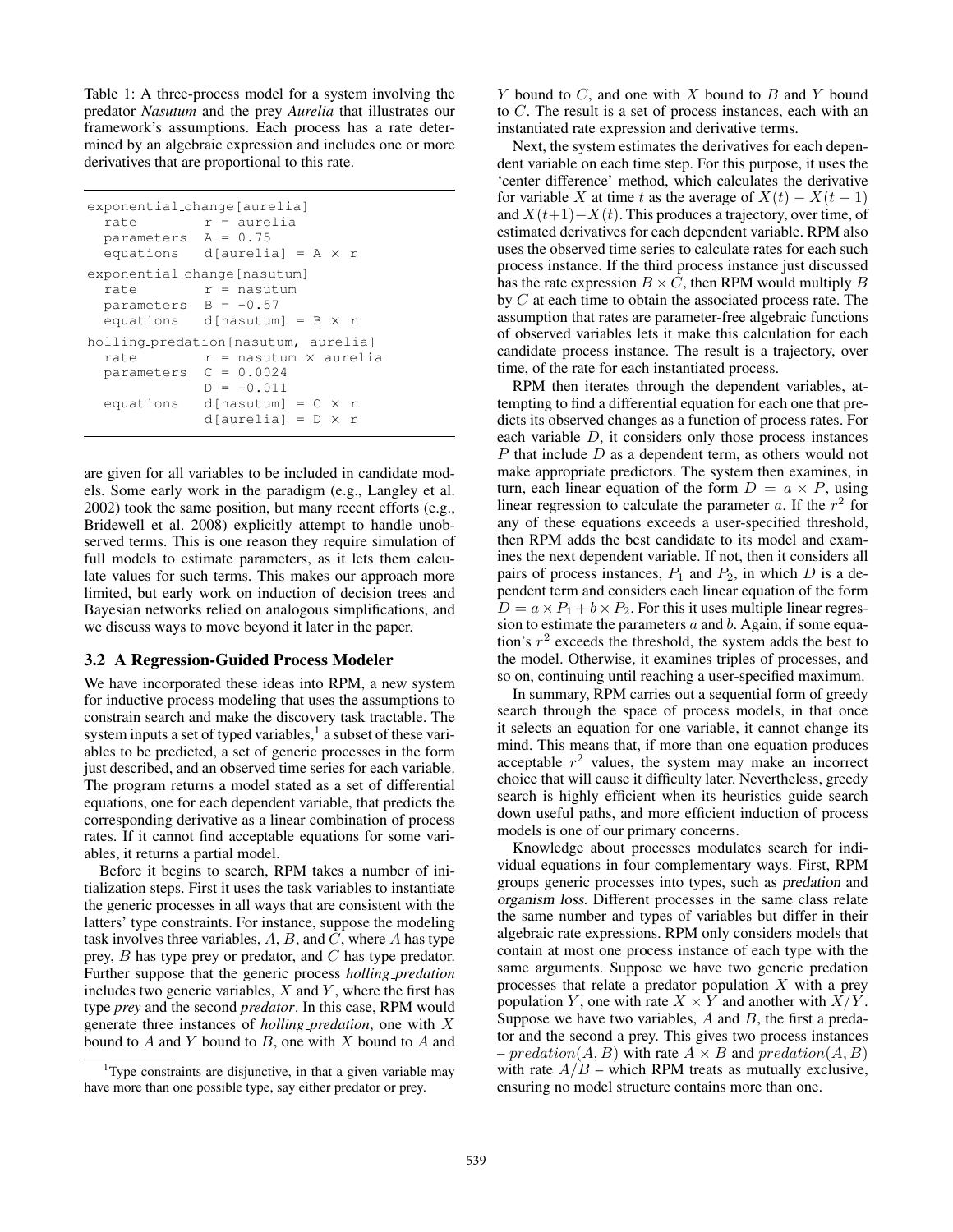Second, generic processes may include numeric constraints on the parameters that appear in proportionality equations. For instance, predation processes specify that the predator's coefficient must be positive, whereas that for the prey must be negative, indicating predation causes the predator's population to increase and the prey's to decrease. Once RPM finds an equation for a variable with an acceptable fit, it checks the equation's parameters to see if they satisfy its associated processes' constraints. If not, then it abandons the equation and continues to look for other candidates. In cases where an organism may be either a predator or a prey, the system will find two equations that fit the data equally well, but only one will have parameters with the correct signs.

Third, if RPM incorporates a process  $P$  into the equation for one dependent variable, say  $D_1$ , that includes another variable, say  $D_2$ , then it must include P in all equations that it later considers for predicting  $D_2$ . These constraints reduce the number of process combinations RPM considers when searching for later equations. In some cases, given the userspecified limit on the number of processes allowed, it fully determines an equation's form, eliminating search entirely.

Finally, to make such constraints more effective, the system utilizes information about earlier equations to decide which variable to focus on next. For each variable not yet incorporated into the model, it calculates the number of processes in which it already appears. RPM then selects the one that takes part in the most processes (breaking ties at random), as it will have more terms in its equation determined. This is similar to selection of the most constrained variable in work on constraint satisfaction. Unless the data set can be partitioned into subsets of variables that do not interact, this heuristic further reduces the search needed to find equations.

Together, these techniques limit greatly the number of model structures that RPM entertains during its discovery efforts. They make the difference between tractable heuristic search and the intractable methods used in previous systems.

### 3.3 Theoretical Claims

Based on our earlier observations, we can make a number of theoretical claims about the new approach to process model induction and our implementation of its ideas.

- RPM should duplicate previous methods' abilities to identify the structure of process models and distinguish irrelevant processes from ones that, taken together, account for the observed trajectories.
- Because the system estimates parameters for each equation separately, and without relying on repeated simulation of complete models, it should be far more efficient computationally.
- RPM's reliance on multiple linear regression, a statistical technique with an ability to tolerate noise and low variance, should let it avoid local optima at the equation level and find parameters that fit the data well.
- Heuristic search through the structure space should let the system scale well to models of high complexity, providing they are sparsely connected in that each variable is influenced by only a few processes.

If these claims hold true, then RPM should be far more effective at inducing process models than systems that have previously addressed this challenging class of problems.

### 4 Evaluation of the Approach

A complexity analysis of the new approach is encouraging even in the worst case. Let  $V$  be the number of variables,  $P$  the number of generic processes,  $S$  the number of samples, k the maximum number of variables in a process, and  $i$  the maximum number of processes in an equation. The total number of process instances  $I = P \times V!/(V - K)!$ , but RPM only considers process instances in which a given variable appears, meaning the number in play for each equation is at most  $I' = P \times (V!/(V-K)!-(V-1)!/(V-K-1)!).$ This gives  $J' = I'!/(J! \times (I' - J)!)$  as the maximum number of equations considered for each variable, leading to  $S \times V \times \hat{J}'$  as the total time complexity. Assuming  $k = 3$  and  $j = 3$ , which are reasonable values,  $J'$  is approximated by  $P^3 \times V^{7.4}$ , giving an effective complexity of  $S \times P^3 \times V^{8.4}$ . However, this analysis ignores our heuristics' role in guiding the selection of variables and search for equations, so we have also studied our method's empirical behavior.

#### 4.1 Empirical Behavior on Natural Data

To demonstrate RPM's relevance to natural science, our initial runs focused on published data about a simple predatorprey ecosystem (Veilleux 1979). These involve 26 samples of two protozoa – *Nasutum* and *Aurelia* – with the former preying on the latter, as their populations vary over time. Earlier methods for inductive process modeling have reported reasonable results on these time-series data (Bridewell et al. 2008). Our purpose here was not to claim superiority, but simply to show that our new mechanism for constructing process models produces accurate and plausible explanations for actual scientific data.

When provided with these data and two generic processes, one for predation and another for exponential loss/growth, RPM induces the model shown earlier in Table 1. This maps onto the equation  $d[aurelia] = 0.75 \times aurelia +$  $-0.011 \times$  nasutum  $\times$  aurelia, for which  $r^2$  is 0.84, and  $d[nasutum] = 0.0024 \times$  nasutum × aurelia + -0.57 ×  $n$ asutum, for which  $r^2$  is 0.71. Figure 1 plots the observed trajectories and the simulated ones produced when we provided these equations to a differential equation solver. The model does not reproduce the observed trajectories perfectly, but it does capture the peaks and troughs, offset slightly. This result is encouraging, as RPM evaluates equations based on prediction of observed derivatives, not on the trajectories themselves, as did its predecessors. If reproducing trajectories is important, one could use gradient descent through parameter space with estimated coefficients as starting points.

#### 4.2 Induction with Irrelevant Processes

We also desire to demonstrate that RPM does not confuse relevant process instances with irrelevant ones when searching the space of model structures. To this end, we provided the system with eight additional generic processes for the predator-prey domain. These differed from the original ones in the algebraic expression that determines each process rate.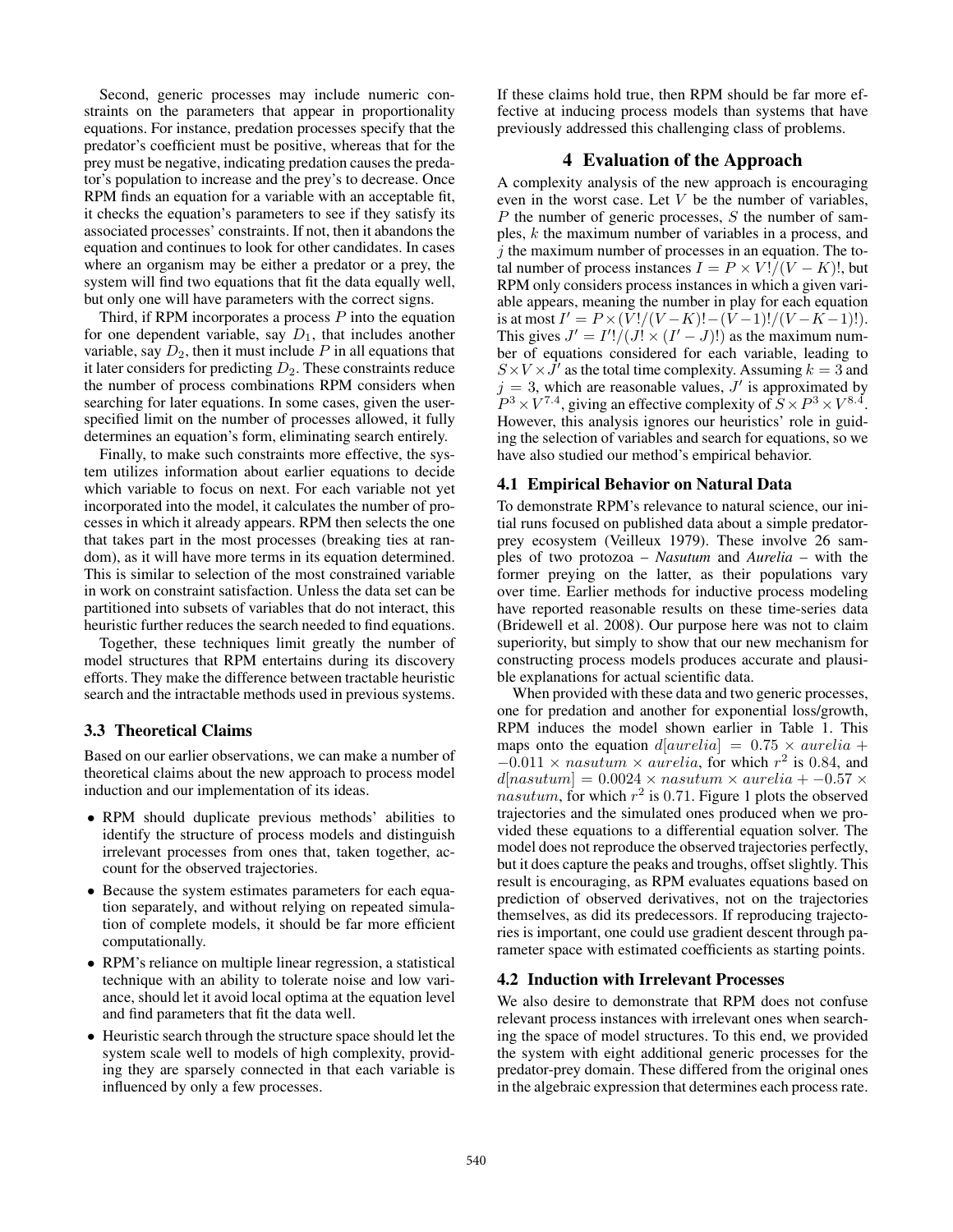

Figure 1: Observed and simulated trajectories for a predatorprey system involving the protozoa *Nasutum* and *Aurelia*.

We included four alternative algebraic forms for individual loss/growth of an organism and another four alternative forms for predation. On runs with the natural data for *Nasutum* and *Aurelia*, as well as on synthetic data generated using the X and  $X \times Y$  rate terms, RPM found the same process models as before. This suggests the system can distinguish relevant processes from irrelevant ones effectively.

Because we are centrally concerned with efficient induction, we also measured RPM's run time when presented with different numbers of irrelevant processes. Figure 2 plots the CPU seconds required as a function of the number of generic processes, starting with two relevant ones and adding two irrelevant ones on each increment. The growth in computation time appears to be greater than linear, but the overall behavior still scales reasonably well with the number of irrelevant processes and much better than our worst-case analysis.

#### 4.3 Handling Noise and Complex Models

In addition, we examined RPM's ability to handle noisy observations. This is especially important given the system's focus on finding equations that predict estimated derivatives, as taking differences between succssive observed values can magnify noise substantially. For instance, when we added five percent noise to synthetic data for the five predatorprey system, 0.28 was the highest  $r^2$  value found for any derivative, and RPM could distinguish only some of the target equations from alternative forms. However, when we smoothed the observed values using locally weighted regression (Cleveland 1979), the system found all target equations without difficulty, even when the noise level was ten percent and we provided the irrelevant processes described above. This suggests that preprocessing with simple and inexpensive smoothing techniques will suffice for the approach to handle substantial amounts of observational noise.

Moreover, because we wanted to demonstrate that our approach can induce process models that involve many variables, we ran RPM on a synthetic predator-prey data set with 20 organisms. The target model corresponded to a linear food chain in which organism 20 preys on organism 19, which in turn preys on organism 18, and so forth, with organism 1 at the bottom. The model augmented these 19 predation processes with an exponential growth process for organism 1 and an exponential loss process for organism 20.



Figure 2: RPM's processing time as a function of the number of generic processes, given five variables, and as a function of the number of variables, given two generic processes.

RPM identifies correctly the structure of the target model from noise-free data involving 236 samples. The system generates 400 process instances, but it considers only 1,483 equation structures during search because those found for early variables constrain both which processes to incorporate and which variables to examine next. Earlier systems that carry out nonheuristic search through the structure space would have great difficulty finding models of this complexity. We also systematically varied the number of variables and recorded CPU time. Figure 2 shows this grows at a reasonable rate, indicating the heuristics provide average-case behavior far better than our worst-case analysis.

#### 4.4 Comparison to SC-IPM

Finally, we ran a comparison between RPM and SC-IPM (Bridewell and Langley 2010), an earlier system for inducing process models from time series, on synthetic data generated from a known target. The target model involved three organisms that interact through two predation processes in a single food chain, with one process for growth and another for loss at either end. We provided both systems with 100 observations for each of these simulated variables and analogous background knowledge about generic processes.

SC-IPM has two parameters that RPM lacks: the number of model structures it considers and the number of times it restarts gradient descent during parameter estimation. Higher values improve the system's chances of finding a good model but also increase its processing time. We held the first parameter constant at 600, which seemed sufficient to ensure SC-IPM examines the target structure, and varied the second from 10 to 150 restarts. In each case, we recorded run time and mean squared error on the training data.

Figure 3 plots SC-IPM's performance on these dimensions, along with the time and error for ten RPM runs. The results are umambiguous. RPM finds very accurate models reliably, whereas SC-IPM induces ones with comparable accuracy rarely even on its most expensive runs. Moreover, although both are written in Lisp, RPM finds these models more than *83,000 times faster* than even the most rapid SC-IPM runs. Rather than examining 600 model structures, RPM considered only 21 equations, each of which it fit using multiple linear regression rather than gradient descent.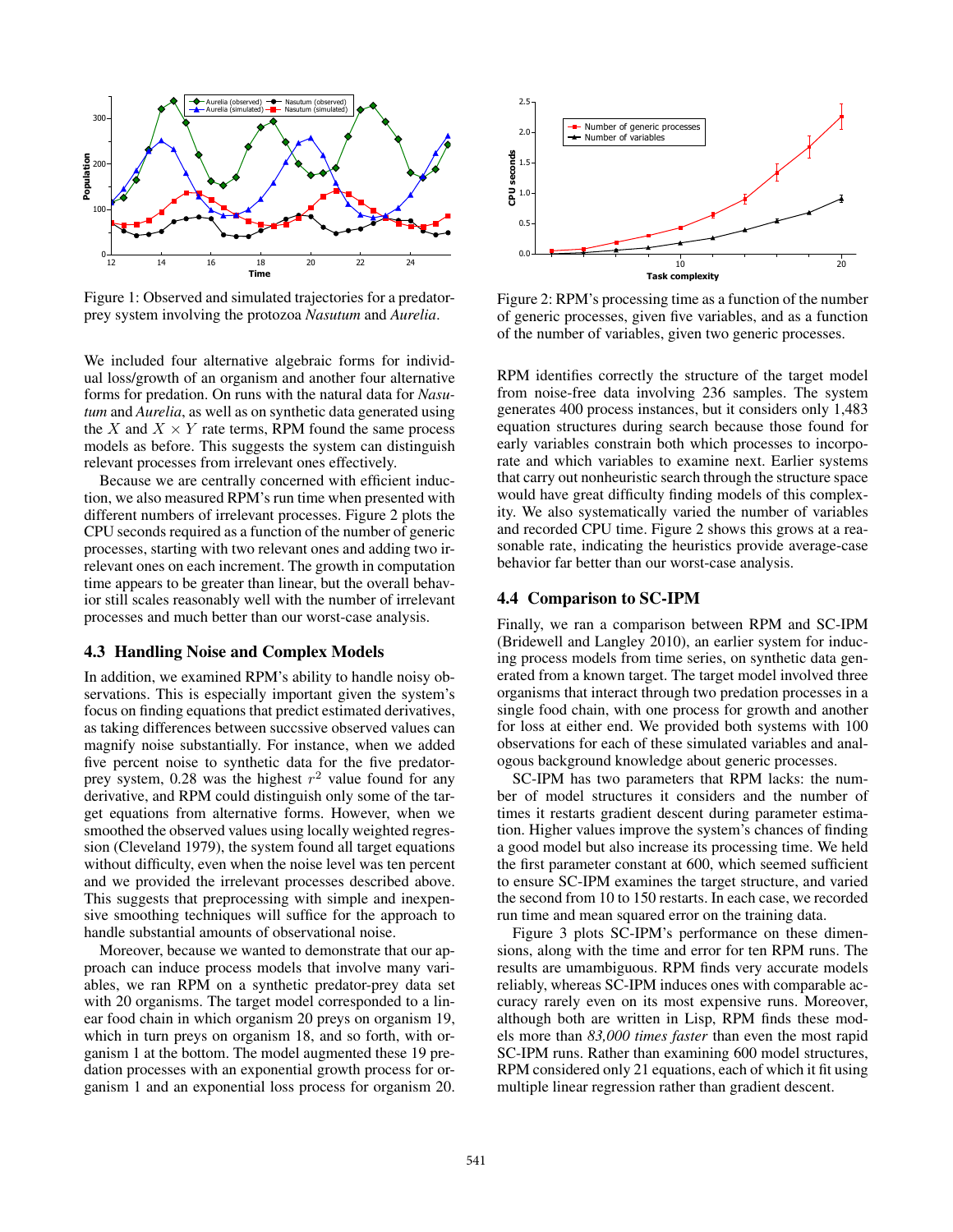

Figure 3: Processing time vs. error for RPM and SC-IPM with different number of restarts for gradient descent search.

These experimental results, taken together, offer support for our claims that the new approach induces accurate process models in a computationally tractable manner. The system responds well to irrelevant processes, noisy observations, and substantial model complexity, and it compares very favorably to a representative earlier system in both reliability and processing time.

### 5 Related Research

The approach to inductive process modeling we have reported here incorporates ideas from earlier efforts, but it also introduces novel features that distinguish it from predecessors. The framework draws directly from Forbus' (1984) early work on qualitative process theory, which also encodes scientific accounts as sets of interacting processes. Our reliance on quantitative processes is not unique; the representational innovation lies in reformulating processes in terms of algebraic expressions that determine rates and in terms of derivatives that are proportional to these rates. The resulting class of models still have broad coverage, but they are far more amenable to computational discovery.

We have already discussed earlier work on inductive process modeling, but not related research on discovering differential equation models from time series. We will not review traditional work on system identification, which assumes functional forms and focuses on parameter estimation. However, Džeroski and Todorovski's (1995) LaGrange system searches the space of functional forms, and the closely related LaGramge (Todorovski and Džeroski 1995) uses grammatical knowledge to inform this search. Bradley et al.'s (2001) PRET addresses the same task, analyzing qualitative regularities in data to limit the structures it considers. Genetic programming methods (e.g., Koza et al., 2001; Schmidt & Lipson, 2009) use evolutionary search techniques, with more recent systems sampling data to avoid overfitting, but they search a larger space of differential equations, making them less scalable and more likely to produce uninterpretable models. LaGrange comes closest to our approach, constructing equations for each derivative as linear functions of algebraic expressions, but, like other systems, does not incorporate processes to constrain search.

We should also note that Srividhya et al. (2007) report a related approach to inducing differential-equation models

for biochemical pathways, which we discovered only after developing RPM. This uses knowledge about types of reactions to generate candidate equation structures, which it then fits to estimated derivatives of chemical concentrations. Their method also invokes multiple linear regression to find coefficients and pursues greedy search for model structures. Their system also favors equations with fewer terms, but it does not use heuristics to order variables or require that later equations be consistent with earlier ones. It also relies on chemical constraints about numbers of molecules in reactions, making it less general than our framework.

### 6 Limitations and Future Work

Our experimental results suggest that the new approach to process model induction can find accurate and plausible models in reasonable amounts of time. However, this behavior relies on some assumptions that we should aim to relax in our future analyses and implementations.

The framework's requirement that processes comprise an algebraic rate expression and derivatives proportional to this rate is useful but not very limiting. However, the assumption that rate expressions be parameter-free, which it uses to calculate rates from variables, means it cannot encode some models that earlier systems considered. In future work, we plan to weaken this restriction by allowing one parameter per rate equation and using the reliable LMS algorithm to estimate their values. One parameter per process means each linear differential equation has at most one free parameter per term. For a given equation, the extended RPM could make an initial guess about these parameter values, then use the LMS method to iteratively revise them, using  $r^2$  as an error metric. This should let us handle many parameterized rate expressions, including the monod function that is used widely in ecology and biochemistry.

We should also explore replacing the greedy search method through the space of model structures with beam search. Experience with RPM suggests that, when observed trajectories are reasonably flat, multiple equations have similar  $r^2$  scores. Beam search would let the system retain multiple equations for each variable, delaying decisions about which to retain until it has acquired information about equations for other variables. This should also reduce reliance on the  $r^2$  threshold, which we currently tune manually to a level appropriate for the data set being analyzed.

We have seen that RPM's adoption of heuristic search lets it induce reasonably complex models, but it still uses an exhaustive method to find individual equations, at least in its early stages. True scalability to hundreds or thousands of equations will also require heuristic construction of differential equations for each dependent variable. The natural response is to adapt greedy forward-search techniques for feature selection (Blum and Langley 1997), but relations among process rates, which can share variables, make  $r^2$  an unreliable metric for the usefulness of individual terms. We must identify more informative guides to support effective heuristic search through the space of component equations.

Finally, we must extend the framework to induce process models even when some variables remain unobserved. We assumed fully observable domains because, combined with